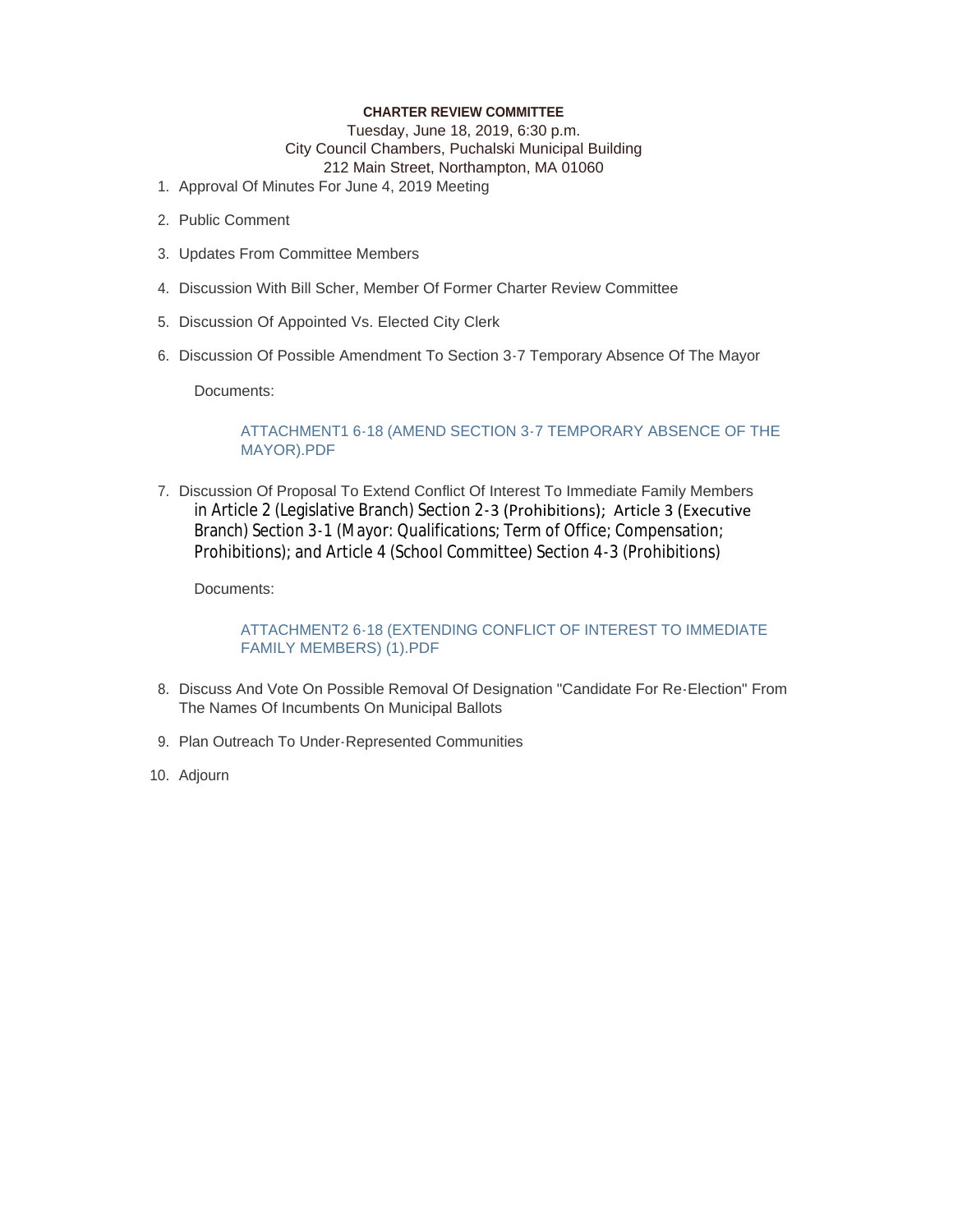### **[CURRENT LANGUAGE](https://ecode360.com/26839061#"26839061") – Section 3-7(a) [Temporary Absence of the Mayor](https://ecode360.com/26839061#"26839061")**

(a) Acting Mayor - Whenever, by reason of sickness, absence from the city or other cause, the mayor is unable to perform the duties of the office, the president of the city council shall be the acting mayor. The city council, by the affirmative vote of 7 members, shall determine whether the mayor is unable to perform the duties of the office. Notwithstanding any general or special law to the contrary, the vote shall be taken in public session by a roll call vote.

## **PROPOSED AMENDED LANGUAGE - Section 3-7(a) Temporary Absence of the Mayor**

(a) Acting Mayor. The mayor shall, by a letter filed with the city council and a copy filed with the city clerk, delegate authority pursuant to Section 3-8 to a qualified city officer or employee to exercise the powers and perform the duties of the office during the temporary absence of the Mayor for periods of 10 business days or less and to serve only when the needs of the city require and only to the extent necessary under the then circumstances. If the temporary absence of the mayor exceeds 10 business days, the president of the city council shall be the acting mayor. If at any time the city council determines that the mayor is incapacitated and unable to perform the duties of the office, it may appoint its president to serve as acting mayor by the affirmative vote of 7 members. Notwithstanding any general or special law to the contrary, the vote shall be taken in public session by a roll call vote.